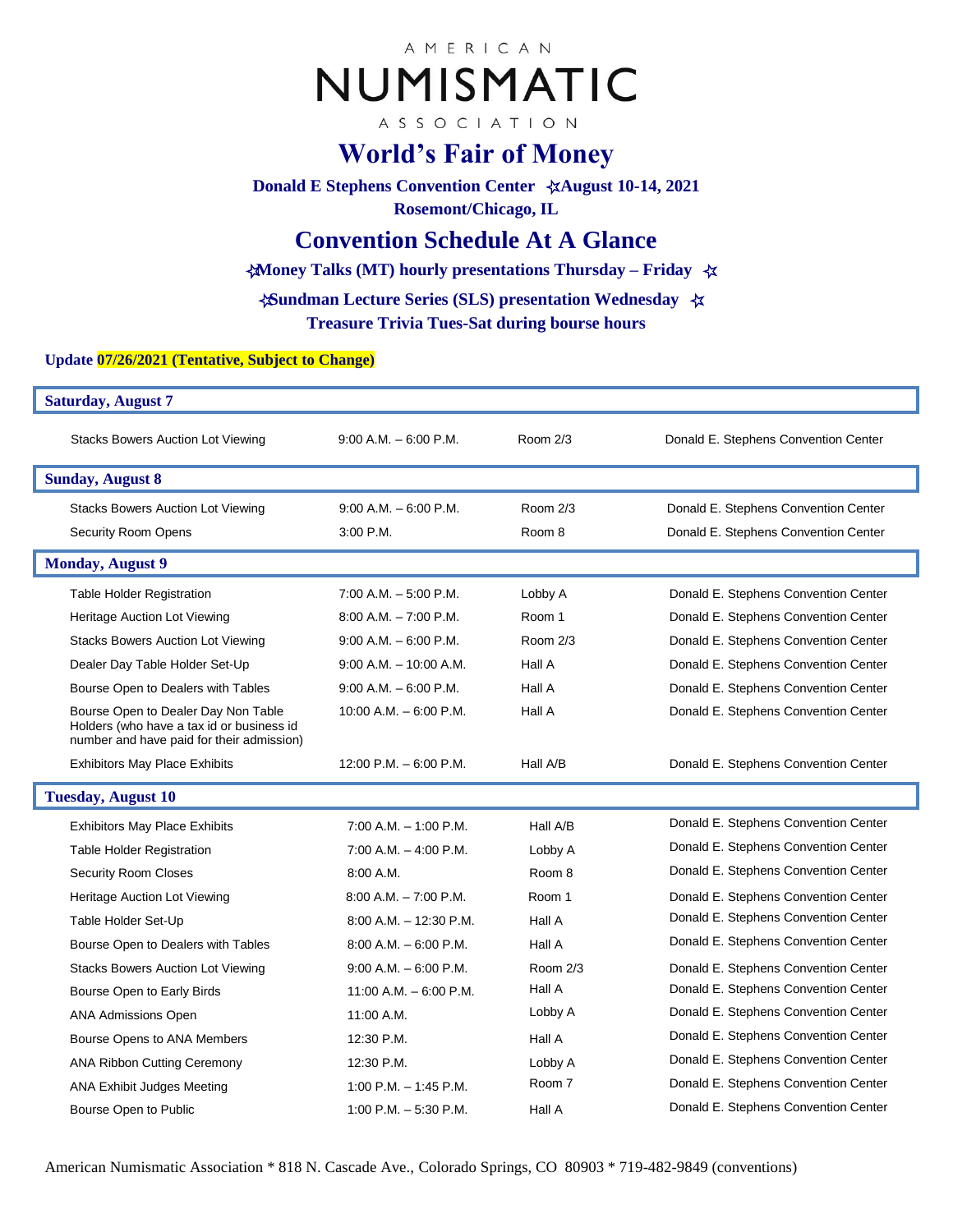| All Exhibits Must Be in Place                         | $1:00$ P.M.             | Hall A/B | Donald E. Stephens Convention Center |
|-------------------------------------------------------|-------------------------|----------|--------------------------------------|
| ANA Exhibit People's Choice Ballot Opens              | 1:00 P.M.               | Hall A/B | Donald E. Stephens Convention Center |
| ANA Judges Familiarization & Certification<br>Program | 1:45 P.M. $-$ 2:45 P.M. | Room 7   | Donald E. Stephens Convention Center |

| <b>Wednesday, August 11</b>                                                                                           |                            |                              |                                      |
|-----------------------------------------------------------------------------------------------------------------------|----------------------------|------------------------------|--------------------------------------|
| Bourse Open to Dealers with Tables                                                                                    | $8:00$ A.M. $-6:00$ P.M.   | Hall A                       | Donald E. Stephens Convention Center |
| Bourse Open to Early Birds                                                                                            | $8:00$ A.M. $-6:00$ P.M.   | Hall A                       | Donald E. Stephens Convention Center |
| Heritage Auction Lot Viewing                                                                                          | $8:00$ A.M. $-7:00$ P.M.   | Room 1                       | Donald E. Stephens Convention Center |
| <b>Table Holder Registration</b>                                                                                      | $8:00$ A.M. $-3:00$ P.M.   | Lobby A                      | Donald E. Stephens Convention Center |
| Token & Medal Society (TAMS) Annual Board<br>Meeting                                                                  | $8:00$ A.M. $-10:00$ A.M.  | Room 22                      | Donald E. Stephens Convention Center |
| John Reich Collectors Society General Meeting                                                                         | $8:30$ A.M. $-10:00$ A.M.  | Room 7                       | Donald E. Stephens Convention Center |
| <b>ANA Admissions Open</b>                                                                                            | 9:00 A.M.                  | Lobby A                      | Donald E. Stephens Convention Center |
| <b>Stacks Bowers Auction Lot Viewing</b>                                                                              | $9:00$ A.M. $-6:00$ P.M.   | Room 2/3                     | Donald E. Stephens Convention Center |
| Barber Coin Collector Society General Meeting<br>w/ Seminar                                                           | $9:00$ A.M. $-10:00$ A.M.  | Room 5                       | Donald E. Stephens Convention Center |
| Bourse Opens to ANA Members                                                                                           | $9:30$ A.M.                | Hall A                       | Donald E. Stephens Convention Center |
| <b>Exhibits Open</b>                                                                                                  | $9:30$ A.M. $-6:00$ P.M.   | Hall A/B                     | Donald E. Stephens Convention Center |
| Bourse Open to Public                                                                                                 | $10:00$ A.M. $-5:30$ P.M.  | Hall A                       | Donald E. Stephens Convention Center |
| SLS: "Big, Bold and Beautiful Royal Arch<br>Masonic Pennies and the American Numismatic<br>Association" by Tom Carson | $10:00$ A.M. $-11:00$ A.M. | Room 6                       | Donald E. Stephens Convention Center |
| SLS: "Big Change; The Plain Obverse Nova<br>Constellatio Quint" by David McCarthy                                     | $11:15$ A.M. $-12:15$ P.M. | Room 6                       | Donald E. Stephens Convention Center |
| Maynard Sundman Littleton Coin Co. Lecture<br>Series Luncheon                                                         | $12:15$ P.M. $-1:45$ P.M.  | Room 23                      | Donald E. Stephens Convention Center |
| Token & Medal Society (TAMS) General<br>Meeting                                                                       | 1:00 P.M. $-$ 3:00 P.M.    | Room 7                       | Donald E. Stephens Convention Center |
| Souvenir Card Collectors Society                                                                                      | 1:00 P.M. $- 2:00$ P.M.    | Room 22                      | Donald E. Stephens Convention Center |
| SLS: "Big, Bold, and Beautiful: England's Una<br>and the Lion Coins Honoring Queen Victoria" by<br><b>Robert Bair</b> | $2:00$ P.M. $-3:00$ P.M.   | Room 6                       | Donald E. Stephens Convention Center |
| <b>Bust Quarter Collector Society General Meeting</b>                                                                 | $2:00$ P.M. $-$ 4:00 P.M.  | Room 5                       | Donald E. Stephens Convention Center |
| Society of Bearded Numismatists Meeting                                                                               | 3:00 P.M.                  | Hall A - Rest Area           | Donald E. Stephens Convention Center |
| SLS: "Libertas Americana; The First<br>Appearance of Lady Liberty" by Keith Jacobsen                                  | $3:15$ P.M. $-4:15$ P.M.   | Room 6                       | Donald E. Stephens Convention Center |
| Token & Medal Society Banquet                                                                                         | 7:00 P.M.                  | Gibson's Bar &<br>Steakhouse | 5464 N. River Rd.                    |

## **Thursday, August 12**

| ANA Board of Governors Executive Session<br>Meeting                                         | $7:00$ A.M. $-9:00$ A.M.   | Room 21 | Donald E. Stephens Convention Center |
|---------------------------------------------------------------------------------------------|----------------------------|---------|--------------------------------------|
| Bourse Open to Early Birds                                                                  | $8:00$ A.M. $-6:00$ P.M.   | Hall A  | Donald E. Stephens Convention Center |
| Heritage Auction Lot Viewing                                                                | $8:00$ A.M. $-7:00$ P.M.   | Room 1  | Donald E. Stephens Convention Center |
| Table Holder Registration                                                                   | $8:00$ A.M. $-12:00$ .P.M. | Lobby A | Donald E. Stephens Convention Center |
| Bust Half Nut Club Board Meeting                                                            | $8:00$ A.M. $-9:30$ A.M.   | Room 22 | Donald E. Stephens Convention Center |
| New York International Numismatic Convention<br>Board of Governors Meeting (Closed Meeting) | 8:00 A.M. -10:00 A.M.      | Room 24 | Donald E. Stephens Convention Center |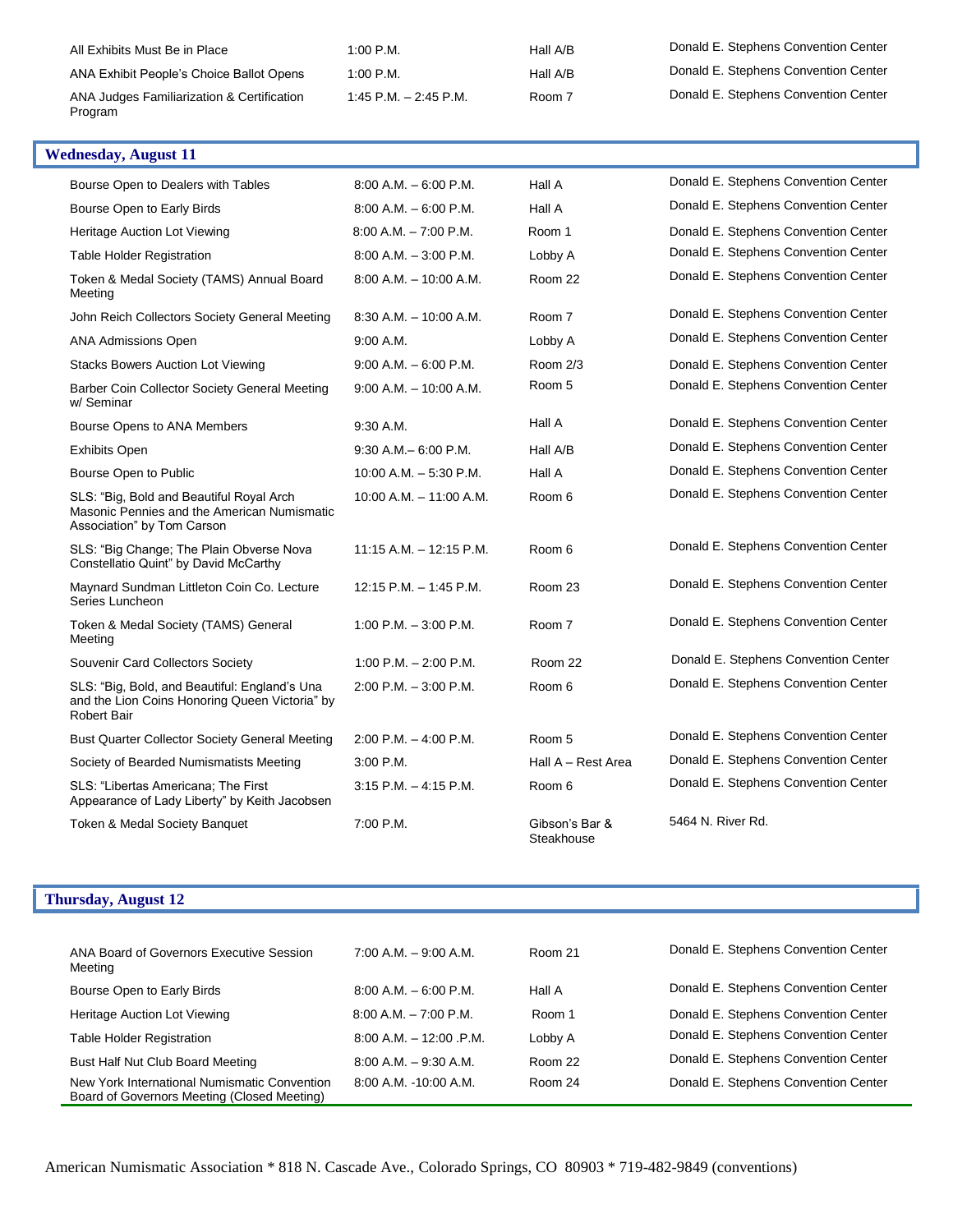| Exhibitors may pick up rating sheets from exhibit<br>chairman                                                                      | $8:30$ A.M.                 | Hall A/B            | Donald E. Stephens Convention Center        |
|------------------------------------------------------------------------------------------------------------------------------------|-----------------------------|---------------------|---------------------------------------------|
| ANA Admissions Open                                                                                                                | 9:00 A.M.                   | Lobby A             | Donald E. Stephens Convention Center        |
| <b>Stacks Bowers Auction Lot Viewing</b>                                                                                           | $9:00$ A.M. $-6:00$ P.M.    | Room 2/3            | Donald E. Stephens Convention Center        |
| MT: "How to Get & Keep Your Child Interested<br>in Coin Collecting" by Abigail Zechman                                             | $9:00$ A.M. $-9:45$ A.M.    | Room 6              | Donald E. Stephens Convention Center        |
| Liberty Seated Collectors Club General Meeting                                                                                     | $9:00$ A.M. $-10:30$ A.M.   | Room 23             | Donald E. Stephens Convention Center        |
| Bourse Open to ANA Members                                                                                                         | $9:30$ A.M.                 | Hall A              | Donald E. Stephens Convention Center        |
| <b>Exhibits Open</b>                                                                                                               | $9:30$ A.M. $-6:00$ P.M.    | Hall A              | Donald E. Stephens Convention Center        |
| Bourse Open to Public                                                                                                              | $10:00$ A.M. $-5:30$ P.M.   | Hall A              | Donald E. Stephens Convention Center        |
| MT: "German Notgeld: The World's First Art-<br>Backed Currency " by Jesse Goplen                                                   | $10:00$ A.M. $- 10:45$ A.M. | Room 6              | Donald E. Stephens Convention Center        |
| MT: "Virtus & Victoria: Coins Relating to the<br>Severan War Against the Tribes of Caledonia"<br>by Michael A. Kodysz              | $11:00$ A.M. $-11:45$ A.M.  | Room 6              | Donald E. Stephens Convention Center        |
| Numismatic Literary Guild Informational Meeting                                                                                    | 11:00 A.M. $-$ 12:00 P.M.   | Room 5              | Donald E. Stephens Convention Center        |
| Numismatic Bibliomania Society Board Meeting                                                                                       | $11:30$ A.M. $-1:00$ P.M.   | Room 7              | Donald E. Stephens Convention Center        |
| MT: "Evolution of a Collector - A Personal<br>Numismatic Journey" by Robert F. Fritsch                                             | 12:00 P.M. - 12:45 P.M.     | Room 6              | Donald E. Stephens Convention Center        |
| MT: "Fire & Coin Preservation - A Reflection" by<br>Dr. Ron Brown                                                                  | $1:00$ P.M. $-1:45$ P.M.    | Room 6              | Donald E. Stephens Convention Center        |
| Good Fellows Meeting                                                                                                               | 1:00 P.M. $-$ 2:00 P.M.     | Room 22             | Donald E. Stephens Convention Center        |
| Numismatic Bibliomania Symposium                                                                                                   | 1:00 P.M. $-$ 2:30 P.M.     | Room 24             | Donald E. Stephens Convention Center        |
| MT: "Assembling a Major Paper Money<br>Collection: Kentucky National Banknotes" by<br><b>Tony Swicer</b>                           | $2:00$ P.M. $- 2:45$ P.M.   | Room 6              | Donald E. Stephens Convention Center        |
| Bust Half Nut Club General Meeting                                                                                                 | $2:00$ P.M. $-4:30$ P.M.    | Room 24             | Donald E. Stephens Convention Center        |
| Medal Collectors of American General Meeting                                                                                       | $2:00$ P.M. $-3:30$ P.M.    | Room 5              | Donald E. Stephens Convention Center        |
| MT: "The Romanticizing of the American Indian<br>as Shown in Designs Chosen for U.S. Coinage<br>& Currency" by Robert M. Bair, Jr. | $3:00$ P.M. $-3:45$ P.M.    | Room 6              | Donald E. Stephens Convention Center        |
| ANA Member and Awards Celebration                                                                                                  | $3:00$ P.M. $-4:30$ P.M.    | Room 25/26          | Donald E. Stephens Convention Center        |
| Jeff Garrett 2022 Red Book Signing                                                                                                 | 4:00 P.M. $-$ 4:30 P.M.     | Hall B/Booth 12     | Donald E. Stephens Convention Center        |
| MT: "Solving the Mysteries of the Gaku Ichibu"<br>by Lianna Spurrier                                                               | 4:00 P.M. $-$ 4:45 P.M.     | Room 6              | Donald E. Stephens Convention Center        |
| Civil War Token Society General Meeting                                                                                            | 4:00 P.M. $-5:00$ P.M.      | Room 4              | Donald E. Stephens Convention Center        |
| ANA Exhibiting & Judging Seminar                                                                                                   | 5:00 P.M. $-6:00$ P.M.      | Room 22             | Donald E. Stephens Convention Center        |
| Conder Token Collector Club National Club<br>Meeting                                                                               | $6:00$ P.M. $-7:00$ P.M.    | Room 5              | Donald E. Stephens Convention Center        |
| The Numismatic Friends of Sherlock Holmes<br>Dinner by The Fourth Garrideb (RSVP required<br>Greg@FourthGarrideb.com)              | 7:00 P.M.                   | Gibson's Restaurant | 5464 North River Road<br>Rosemont, IL 60018 |

| <b>Friday, August 13</b> |  |
|--------------------------|--|
|--------------------------|--|

| ANA Board of Governors Open Session Meeting<br>Fellowship of Christian Coin Dealers Fellowship<br>Meeting | $7:00$ A.M. $-9:00$ A.M.<br>$7:30$ A.M. $-8:30$ A.M. | Room 21<br>Room 23 | Donald E. Stephens Convention Center<br>Donald E. Stephens Convention Center |
|-----------------------------------------------------------------------------------------------------------|------------------------------------------------------|--------------------|------------------------------------------------------------------------------|
| Bourse Open to Dealers with Tables                                                                        | 8:00 A.M.                                            | Hall A             | Donald E. Stephens Convention Center                                         |
| Bourse Open to Early Birds                                                                                | $8:00$ A.M. $-6:00$ P.M.                             | Hall A             | Donald E. Stephens Convention Center                                         |
| Heritage Auction Lot Viewing                                                                              | $8:00$ A.M. $-6:00$ P.M.                             | Room 1             | Donald E. Stephens Convention Center                                         |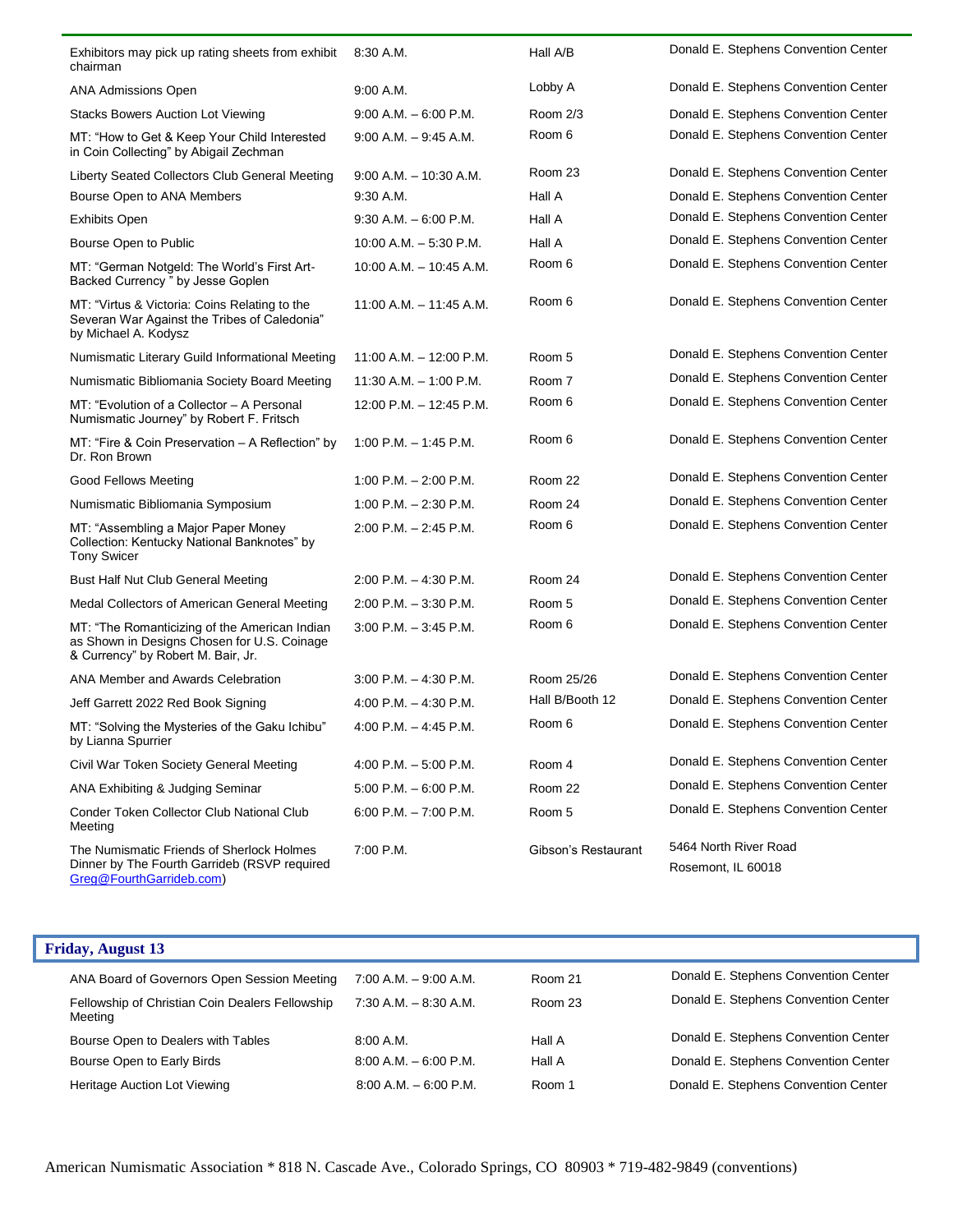| Central States Numismatic Society Award<br>Ceremony and Membership Meeting                                           | $8:00$ A.M. $-9:00$ A.M.   | Room 7                   | Donald E. Stephens Convention Center |
|----------------------------------------------------------------------------------------------------------------------|----------------------------|--------------------------|--------------------------------------|
| The Elongated Collectors Board Meeting                                                                               | $8.00$ A.M. $-9.00$ A.M.   | Room 24                  | Donald E. Stephens Convention Center |
| MT: "Demure Maiden to Wild Child: Saint<br>Barbara, Protector of Those Who Use<br>Explosives" by Helen-Louise Boling | $9:00$ A.M. $-9:45$ A.M.   | Room 6                   | Donald E. Stephens Convention Center |
| <b>ANA Advisory Council Meeting</b>                                                                                  | 9:00 A.M. - 10:00 A.M.     | Room 21                  | Donald E. Stephens Convention Center |
| <b>ANA Admissions Open</b>                                                                                           | 9:00 A.M.                  | Lobby A                  | Donald E. Stephens Convention Center |
| The Elongated Collectors Membership Meeting<br>and Auction                                                           | $9:00$ A.M. $-1:00$ P.M.   | Room 24                  | Donald E. Stephens Convention Center |
| Stacks Bowers Auction Lot Viewing                                                                                    | $9:00$ A.M. $-6:00$ P.M.   | Room 2/3                 | Donald E. Stephens Convention Center |
| Bourse Opens to ANA Members                                                                                          | 9:30 A.M.                  | Hall A                   | Donald E. Stephens Convention Center |
| <b>Exhibits Open</b>                                                                                                 | $9:30$ A.M. $-6:00$ P.M.   | Hall A/B                 | Donald E. Stephens Convention Center |
| Bourse Open to Public                                                                                                | 10:00 A.M. $-$ 5:30 P.M.   | Hall A                   | Donald E. Stephens Convention Center |
| MT: "The Visigoth Gold Tremisses Series as<br>Illustrated via Collectible Forgeries" by Dr.<br>Jeffrey A. Ameise     | $10:00$ A.M. $-10:45$ A.M. | Room 6                   | Donald E. Stephens Convention Center |
| MT: "Pan-Mediterranean Coinage" by Douglas<br>Mudd                                                                   | 11:00 A.M. - 11:45 A.M.    | Room 6                   | Donald E. Stephens Convention Center |
| Association of Dedicated Byzantine Collectors<br>General Meeting                                                     | $11:00$ A.M. $-12:00$ P.M. | Room 23                  | Donald E. Stephens Convention Center |
| Numismatic Bibliomania Society General<br>Meeting                                                                    | 11:30 A.M. - 1:00 P.M.     | Room 7                   | Donald E. Stephens Convention Center |
| MT: "Strategies to Dispose of Your Collection"<br>by Rod Gillis                                                      | 12:00 P.M. - 12:45 P.M.    | Room 6                   | Donald E. Stephens Convention Center |
| MT: "Why a Three? The U.S. 3-cent Coin, That<br>Is" by Dr. Walter Ostromecki                                         | $1:00$ P.M. $-1:45$ P.M.   | Room 6                   | Donald E. Stephens Convention Center |
| Philippine Collector's Forum Meeting                                                                                 | 1:00 P.M. $-5:00$ P.M.     | Room 4                   | Donald E. Stephens Convention Center |
| Washington Numismatic Society General<br>Meeting: Collector Exhibits                                                 | 1:00 P.M. $-2:30$ P.M.     | Room 22                  | Donald E. Stephens Convention Center |
| Fly-In Club General Meeting                                                                                          | 1:30 P.M. $-$ 3:00 P.M.    | Room 5                   | Donald E. Stephens Convention Center |
| MT: "What's New at the Newman Portal" by<br>Leonard Augsburger                                                       | 2:00 P.M. - 2:45 P.M.      | Room 6                   | Donald E. Stephens Convention Center |
| MT: "The Gun Money of James II" by Mark<br>Wieclaw                                                                   | $3:00$ P.M. $-3:45$ P.M.   | Room 6                   | Donald E. Stephens Convention Center |
| Jeff Garrett 2022 Red Book Signing                                                                                   | 4:00 P.M. $-$ 4:30 P.M.    | Hall B/Booth 12          | Donald E. Stephens Convention Center |
| MT: "Varieties of the \$25 Defense & War<br>Savings Bonds" by James A. Downey                                        | 4:00 P.M. $-$ 4:45 P.M.    | Room 6                   | Donald E. Stephens Convention Center |
| <b>International Primitive Money Society</b>                                                                         | 4:00 P.M. $-5:00$ P.M.     | Room 24                  | Donald E. Stephens Convention Center |
| People's Choice balloting closes                                                                                     | 6:00 P.M.                  | Hall A/B                 | Donald E. Stephens Convention Center |
| ANA 130 <sup>th</sup> Anniversary Awards Banquet                                                                     | 7:00 P.M. - 10:00 P.M.     | <b>Rosemont Ballroom</b> | <b>Hyatt Regency</b>                 |
|                                                                                                                      |                            |                          |                                      |

## **Saturday, August 14**

| Rittenhouse Society Breakfast (Invite Only)                               | $7:30$ A.M. $-9:00$ A.M.  | O'Hare Ballroom | Hyatt                                |
|---------------------------------------------------------------------------|---------------------------|-----------------|--------------------------------------|
| Bourse Open to Dealers with Tables                                        | $8:00$ A.M. $-4:00$ P.M.  | Hall A          | Donald E. Stephens Convention Center |
| Bourse Open to Early Birds                                                | $8:00$ A.M. $-4:00$ P.M.  | Hall A          | Donald E. Stephens Convention Center |
| Numismatic Editors Meeting Hosted by<br>Cincinnati Numismatic Association | $8:00$ A.M. $-10:00$ A.M. | Room 6          | Donald E. Stephens Convention Center |
| <b>ANA District Representative Meeting</b>                                | $8:00$ A.M. $-9:00$ A.M.  | Room 22         | Donald E. Stephens Convention Center |
| Young Collectors Corner Program                                           | $8:30$ A.M. $-12:00$ P.M. | Room 4          | Donald E. Stephens Convention Center |
| ANA Board of Governors Executive Session<br>Meeting                       | $9:00$ A.M. - 10:00 A.M.  | Room 21         | Donald E. Stephens Convention Center |
| Early American Coppers, Inc. Regional Meeting                             | $9:00$ A.M. $-10:00$ A.M. | Room 24         | Donald E. Stephens Convention Center |